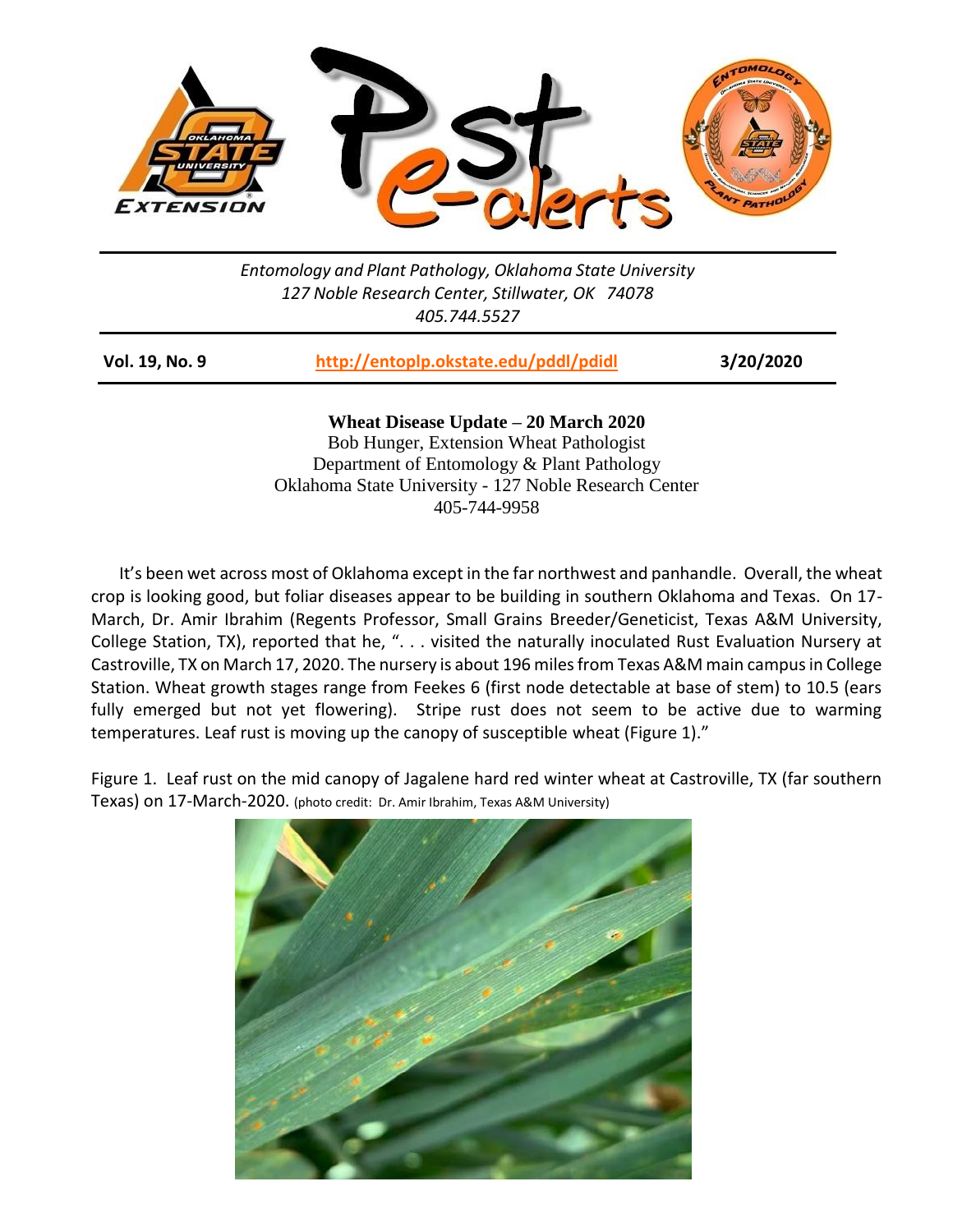Foliar disease incidence also is increasing in south-central OK as reported by Josh Anderson (Senior Research Associate, Noble Research Institute, Ardmore, OK), who indicated he was starting to see more diseases late last week (12-March; Figure 2)

Figure 2. Diseases and pests observed by Josh Anderson (Senior Research Associate, Noble Research Institute, Ardmore, OK). **Left photo** – Leaf rust on triticale. **Center photo** – Stripe rust on wheat. **Right photo** – Aphids (most likely bird cherry-oat) in lower canopy of wheat or triticale



By contrast, Dr. Brett Carver (Wheat Breeder/Geneticist, Oklahoma State University) visited one of his trials near El Reno in central OK and found nothing but green, lush wheat – no diseases.

Around Stillwater, no leaf rust has been seen, but a very few leaves infected with stripe rust were observed on 6-Mar-2020 by Dr. Amanda de Oliveira Silva ( Small Grains Extension Agronomist; Oklahoma State University) in her variety demonstration strips just west of campus (Figure 3). These are earlyseason infections of young wheat plants, and at this incidence do not indicate severe stripe rust is on the horizon. The stripe rust pathogen requires moisture and cool temperature to infect, produce spores and spread, and with this low in Oklahoma and apparently in Texas as well, it is unlikely that stripe rust will be a significant disease in Oklahoma this spring. Amanda also noted a few spots of powdery mildew in her variety demo. This disease is favored by high humidity and cool temperature, and could continue to spread with the type of weather we currently are experiencing. However, I have not had other reports of powdery mildew from across the state and have not seen it elsewhere around Stillwater.